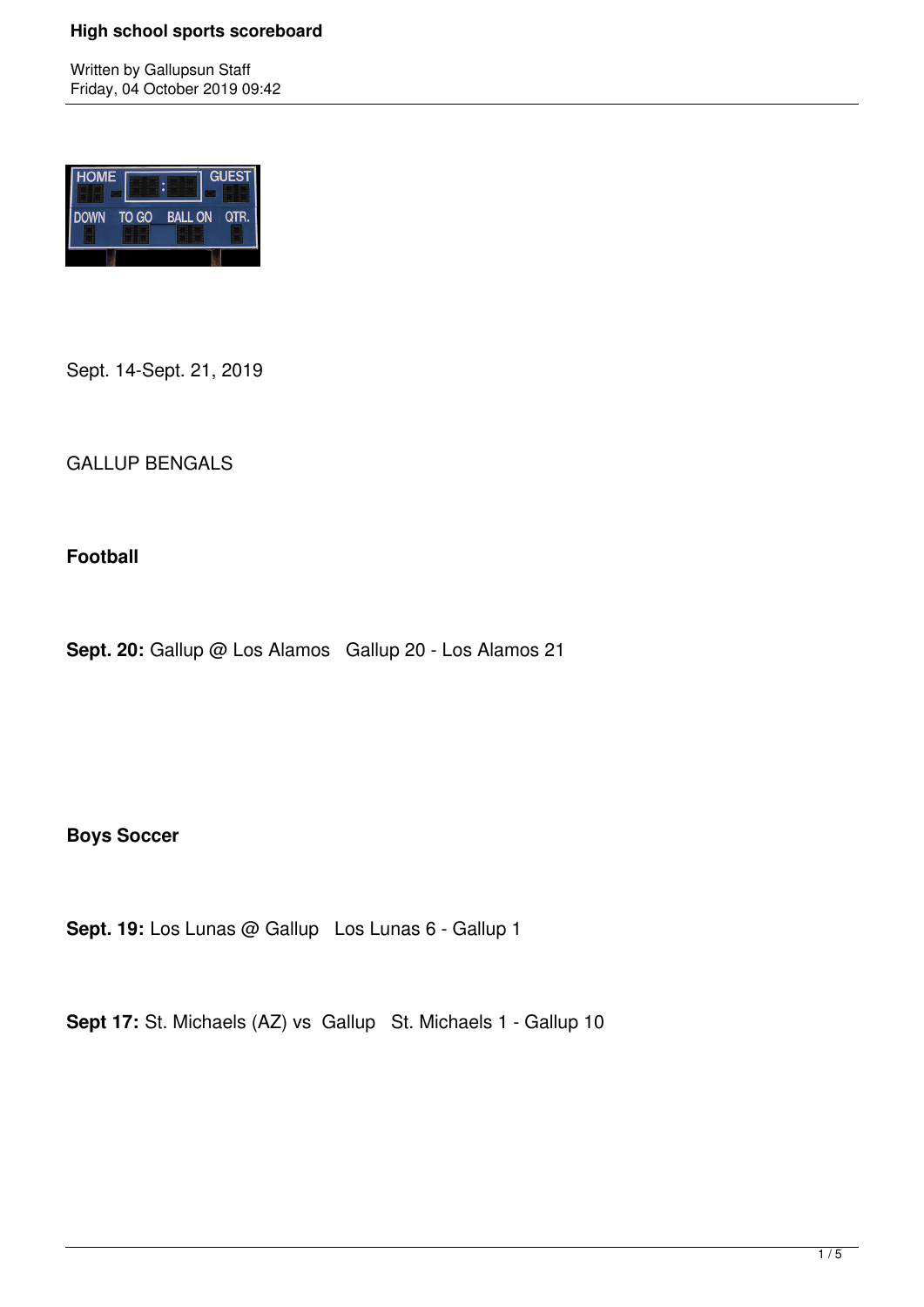Written by Gallupsun Staff Friday, 04 October 2019 09:42

### **Girl Soccer**

**Sept. 19:** Los Lunas @ Gallup Los Lunas 6 - Gallup 1

**Girls Volleyball** 

**Sept. 18:** Gallup @ Navajo Prep (Farmington) Gallup 3 - Navajo Prep 1

# **MIYAMURA PATRIOTS**

**Football**

Sept. 20: Roswell @ Miyamura Roswell 57 - Miyamura 7

**Boys Soccer**

**Sept. 24:** Miyamura @ Kirtland Central Miyamura 1 - Kirtland Central 11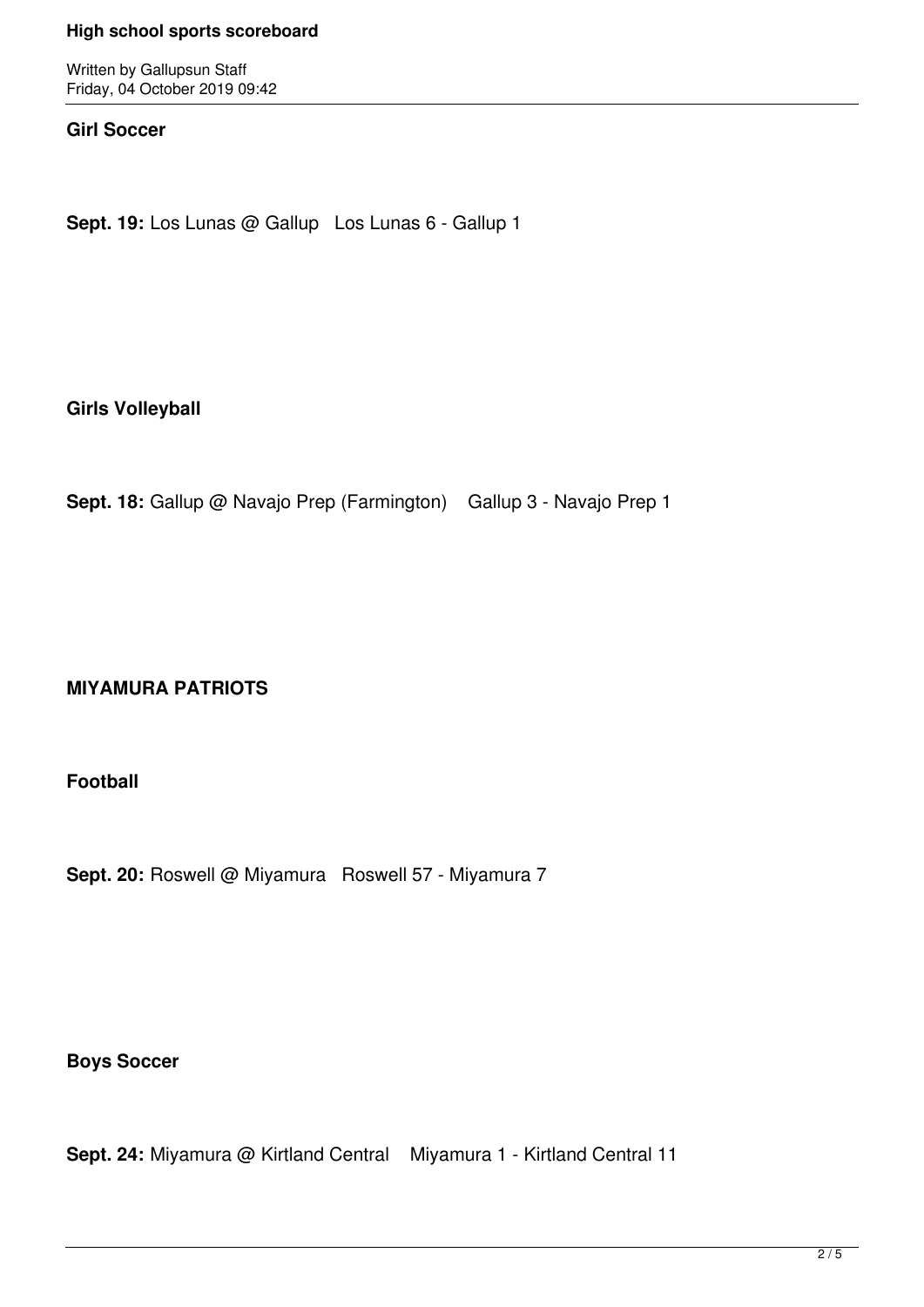Written by Gallupsun Staff Friday, 04 October 2019 09:42

**Sept 21:** Miyamura @ Capital (Santa Fe) Miyamura 0 - Capital 8

**Sept. 19:** Miyamura @ Valendia (Los Lunas) Miyamura 0 - Valencia 11

**Girls Soccer**

**Sept 20:** Rehoboth Christian @ Miyamura Rehoboth Christian 0 - Miyamura 0

**Girls Volleyball**

**Sept. 21:** Miyamura @ Goddard (Roswell) Miyamura 0 - Goddard 3

**Sept. 21:** Miyamura @ Rio Rancho Miyamura 0 - Rio Rancho 3

**REHOBOTH CHRISTIAN LYNX**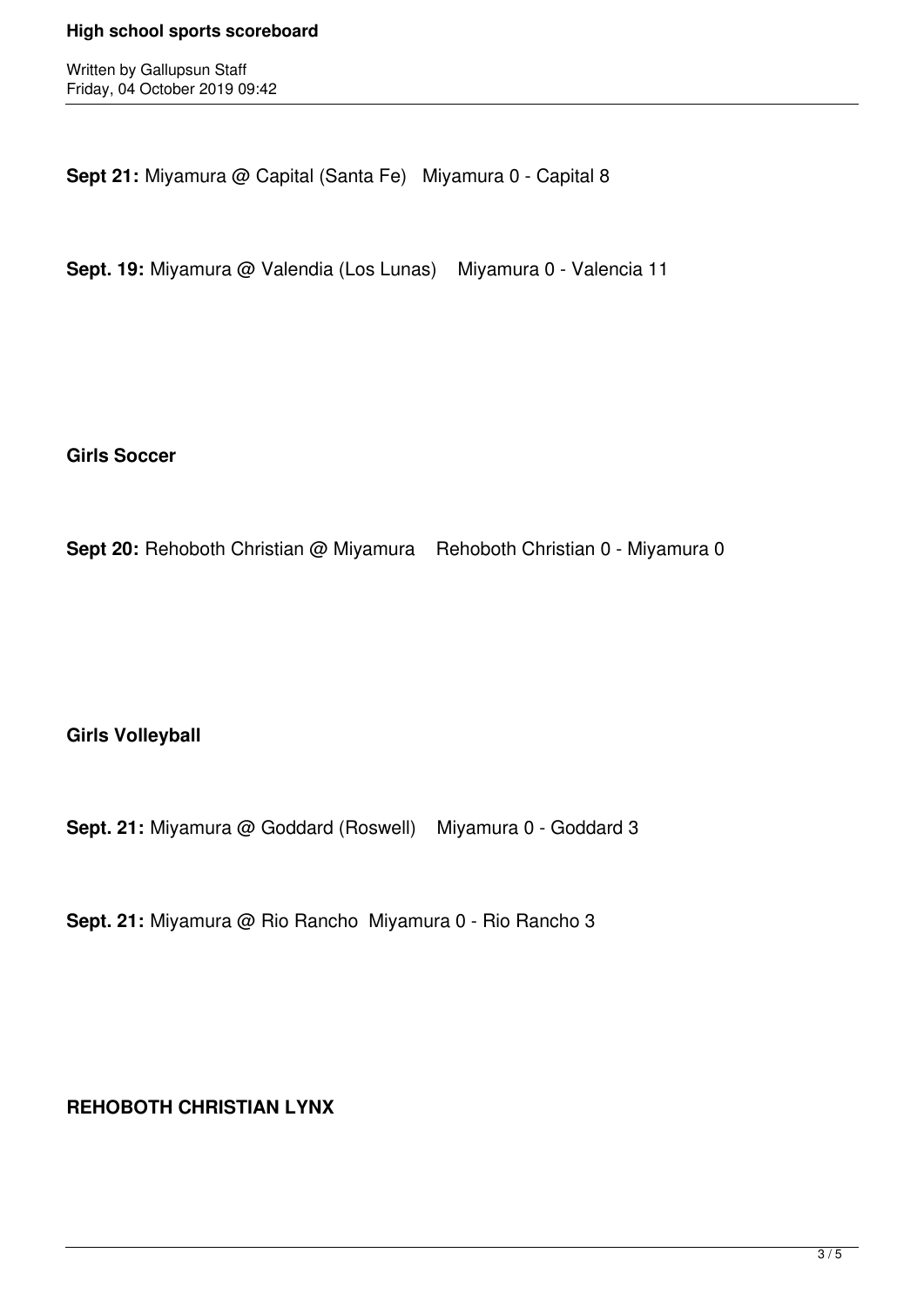Written by Gallupsun Staff Friday, 04 October 2019 09:42

### **Boys Soccer**

**Sept. 21:** Rehoboth Christian @ Moreno Valley (Angel Fire) RCHS 4 - Moreno Valley 0

**Sept. 20:** RCHS @ Questa RCHS 6 - Questa 0

Sept 14: Socorro @ RCHS Socorro 6 - RCHS 1

## **Girls Volleyball**

**Sept. 24:** RCHS @ Newcomb (NM) RCHS 1 - Newcomb 3

**Sept. 20**: RCHS @ Quemado RCHS 2 - Quemado 3

**Sept. 19:** Tsé Yié Gai @ RCHS Tsé Yié Gai 0 - RCHS 3

Sept: 17: RCHS @ Tohatchi RCHS 3 - Tohatchi 0

# **WINGATE BEARS**